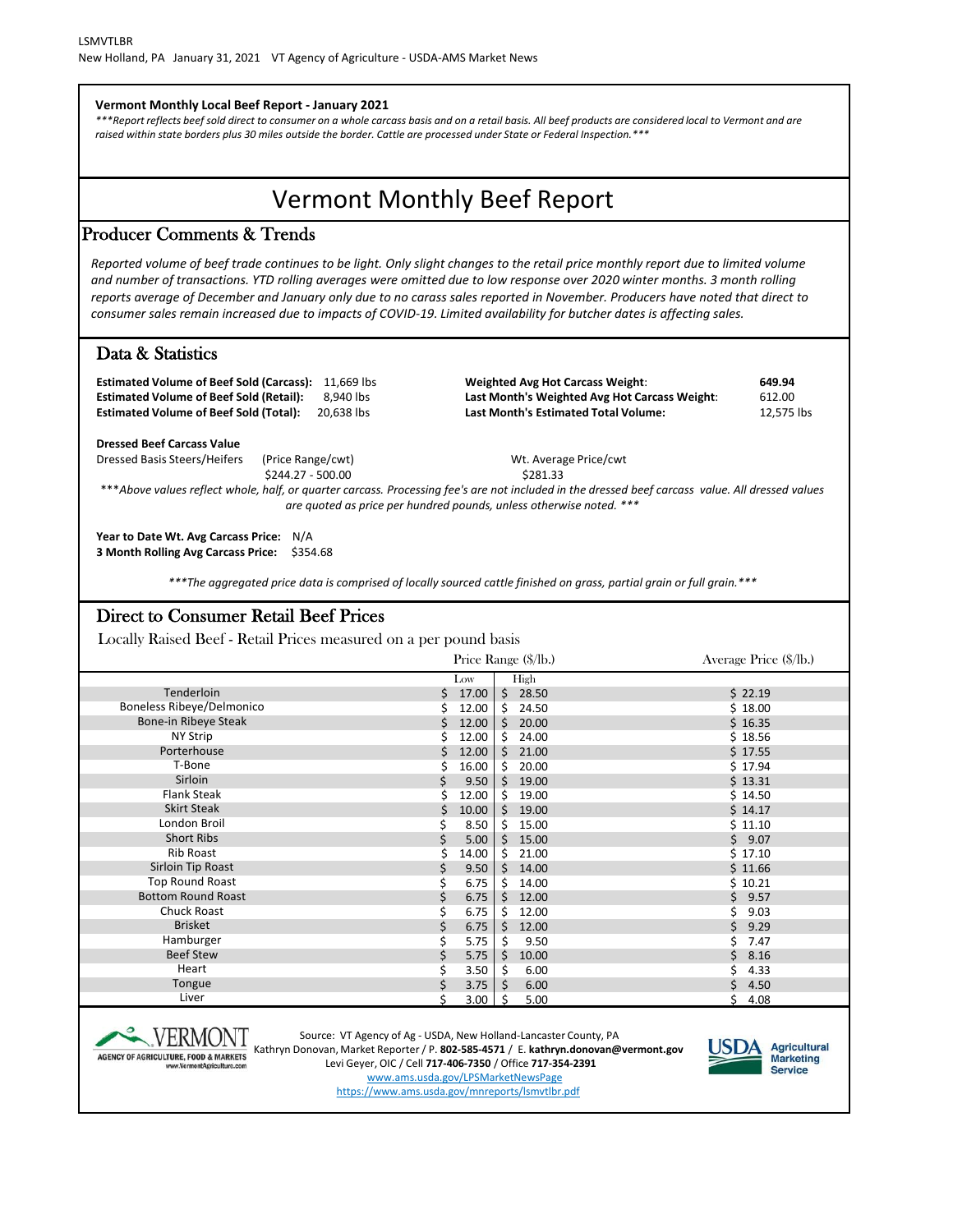Low High Producer Comments & Trends Data & Statistics Direct to Consumer Retail Beef Prices Locally Raised Beef - Retail Prices measured on a per pound basis Price Range (\$/lb.) Average Price (\$/lb.) Vermont Monthly Beef Report **Vermont Monthly Local Beef Report - February 2021** *\*\*\*Report reflects beef sold direct to consumer on a whole carcass basis and on a retail basis. All beef products are considered local to Vermont and are raised within state borders plus 30 miles outside the border. Cattle are processed under State or Federal Inspection.\*\*\* Reported volume of beef trade continues to be light. Only slight changes to the retail price monthly report due to limited volume and number of transactions. YTD rolling averages were omitted due to low response over 2020 winter months. Carcass information is omitted due to low reported sales this month. Producers have noted that sales were down somewhat. Limited availability for butcher dates continues to affect sales.*  **Estimated Volume of Beef Sold (Carcass):** N/A **Weighted Avg Hot Carcass Weight**: **N/A Estimated Volume of Beef Sold (Retail):** 5,119 lbs **Last Month's Weighted Avg Hot Carcass Weight**: 649.94 lbs **Estimated Volume of Beef Sold (Total):** N/A **Last Month's Estimated Total Volume:** 20,638 lbs **Dressed Beef Carcass Value** Dressed Basis Steers/Heifers (Price Range/cwt) Mt. Average Price/cwt N/A N/A \*\*\**Above values reflect whole, half, or quarter carcass. Processing fee's are not included in the dressed beef carcass value. All dressed values are quoted as price per hundred pounds, unless otherwise noted. \*\*\**  **Year to Date Wt. Avg Carcass Price:** N/A **3 Month Rolling Avg Carcass Price:** N/A *\*\*\*The aggregated price data is comprised of locally sourced cattle finished on grass, partial grain or full grain.\*\*\**

|                                  |    | Low   |         | High    |            |
|----------------------------------|----|-------|---------|---------|------------|
| Tenderloin                       | Ś  | 17.00 | $\zeta$ | 28.50   | \$22.19    |
| <b>Boneless Ribeye/Delmonico</b> |    | 12.00 | \$      | 24.50   | \$18.00    |
| Bone-in Ribeye Steak             | \$ | 12.00 | $\zeta$ | 20.00   | \$16.35    |
| <b>NY Strip</b>                  | Ś  | 12.00 | $\zeta$ | 24.00   | \$18.56    |
| Porterhouse                      | Ś  | 12.00 | $\zeta$ | 21.00   | \$17.55    |
| T-Bone                           |    | 16.00 | $\zeta$ | 20.00   | \$17.94    |
| Sirloin                          | \$ | 9.50  | $\zeta$ | 19.00   | \$13.31    |
| <b>Flank Steak</b>               |    | 12.00 | \$      | 19.00   | \$14.50    |
| <b>Skirt Steak</b>               | Ś  | 10.00 |         | \$19.00 | \$14.17    |
| London Broil                     | \$ | 8.50  | \$      | 15.00   | \$11.10    |
| <b>Short Ribs</b>                | \$ | 5.00  | $\zeta$ | 15.00   | \$9.07     |
| <b>Rib Roast</b>                 | \$ | 14.00 | $\zeta$ | 21.00   | \$17.10    |
| Sirloin Tip Roast                | \$ | 9.50  | $\zeta$ | 14.00   | \$11.66    |
| <b>Top Round Roast</b>           | \$ | 6.75  | \$      | 14.00   | \$10.21    |
| <b>Bottom Round Roast</b>        | \$ | 6.75  | \$      | 12.00   | \$<br>9.57 |
| <b>Chuck Roast</b>               |    | 6.75  | \$      | 12.00   | 9.03       |
| <b>Brisket</b>                   | \$ | 6.75  | \$      | 12.00   | 9.29<br>Ś. |
| Hamburger                        | \$ | 5.75  | \$      | 9.50    | 7.47       |
| <b>Beef Stew</b>                 | \$ | 5.75  | \$      | 10.00   | Ś.<br>8.16 |
| Heart                            |    | 3.50  | $\zeta$ | 6.00    | 4.33       |
| Tongue                           | \$ | 3.75  | \$      | 6.00    | \$<br>4.50 |
| Liver                            |    | 3.00  | -S      | 5.00    | 4.08       |
|                                  |    |       |         |         |            |



Source: VT Agency of Ag - USDA, New Holland-Lancaster County, PA Kathryn Donovan, Market Reporter / P. **802-585-4571** / E. **kathryn.donovan@vermont.gov** Levi Geyer, OIC / Cell **717-406-7350** / Office **717-354-2391**



www.ams.usda.gov/LPSMarketNewsPage

https://www.ams.usda.gov/mnreports/lsmvtlbr.pdf